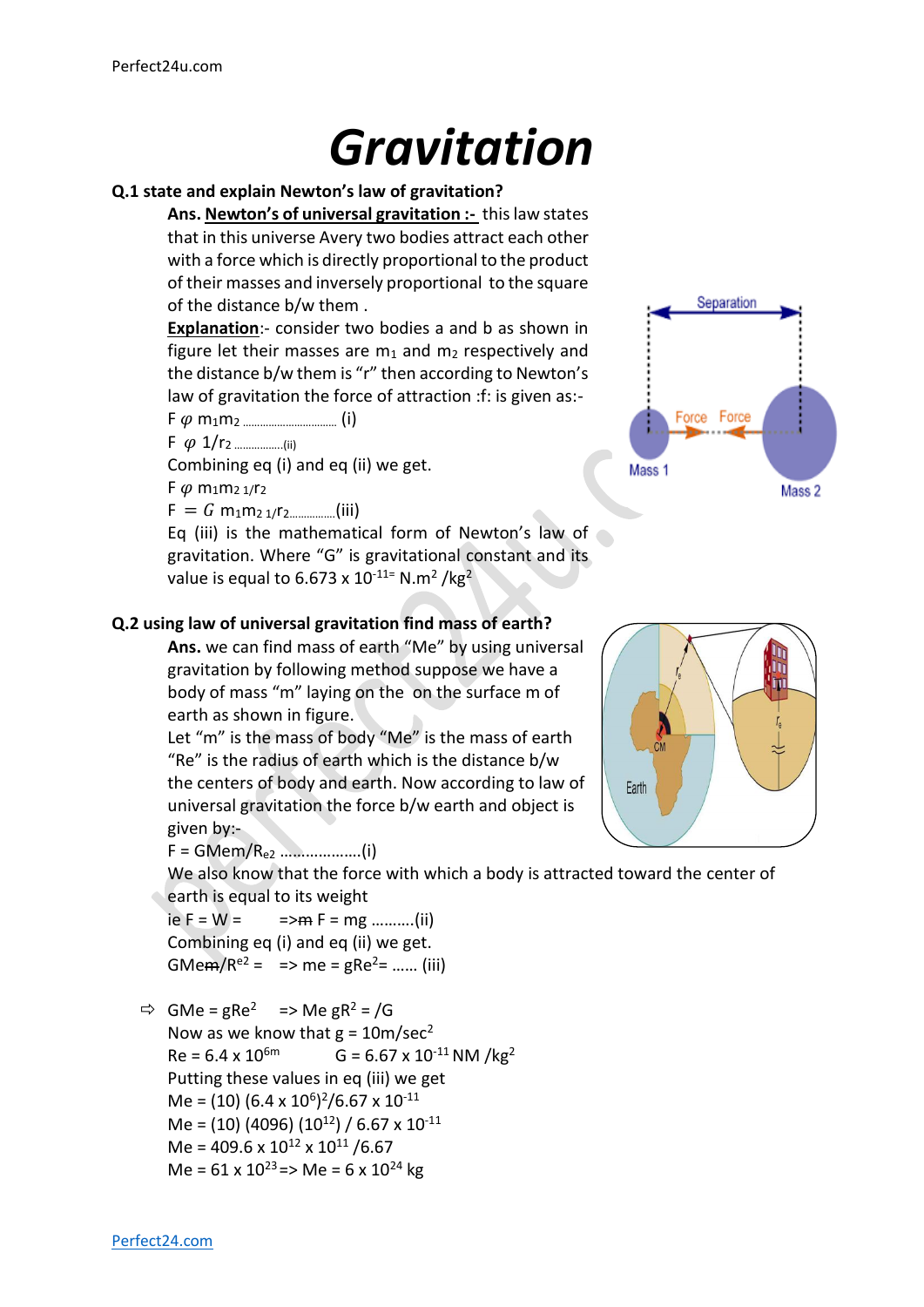### **Q.3 Explain variation of "g" with altitude?**

Ans. considers an object laying on the surface of earth as shown in figure. Where me is mass of earth Re is radius of earth and "h" is the height of object from the surface of earth then according to law of universal gravitation the formula of mass of earth is given by  $Me = gRe<sup>2</sup>/G = Me G = gRe<sup>2</sup>$ 

=>g = Me G/Re<sup>2</sup>…………….(i)

Eq (i) shows the formula with the help of which we can find value of "g" now according to figure we want to find value of "g" at point "A" i.e when body is laying at the surface of the earth where value of "g" is "go" and given by:=

$$
Go = \frac{GMe}{Re^2}
$$
 (ii)



Now we find out value of "g" again when body is at hight "h" from the surface of earth and the distance b/w their centers is equal to "Re+ h" in figure the value of "g" at point "B" is shown by "g" which is given by:-

$$
G h = \underline{G Me}
$$
 ... (iii)=

 $(Re + h)^2$ 

So, eq (ii) and eq (iii) shows that the value of "g" is inversely proportion to the square of the distance from earth's center ie the value of "g" decreases with altitude. That's why the value of "g" is greater at poles than the equators. Similarly the value of "g" will be greater in plane areas as compare to hilly areas. For example value of "g" at Karachi will be greater than the value of "g" at muree.

#### **Q.4 what is satellite? Derive the formula of orbital speed of an arbitral speed?**

**Ans. satellite**:- A satellite is an object which can move around a planet. Suppose a satellite of mass "m" is revolving around the earth in a circular orbit of radius "r" as shown then according to Newton's law of gravitation the force of attraction b/w them is given by following:-

 $F = (GMem)/r^2$ ............ (1) As the satellite performs circular motion so, the gravitation force in this acts as centripetal fore.  $I.e \tF = (mv^2)/r...$  (2) Comparing eq(i) and eq (ii) we get,  $(\text{mv}^2)/\text{F} = (\text{GMem})/r^2$  $\Rightarrow v^2 = (G \text{ Me})/r$  $\Rightarrow \sqrt{v^2} = \sqrt{(G Me)/r} \Rightarrow V = \sqrt{(G Me)/r} \dots (3)$ As " $r = Re + h$ " so, eq (iii) becomes V = √()/( + ℎ)…………………..(4)



## Eq (4) is the formula for orbital speed of satellite.

# **CONCEPTUAL QUESTIONS**

**Q.1 what will be the weight of a body if it raised above the earth equal to its radius?**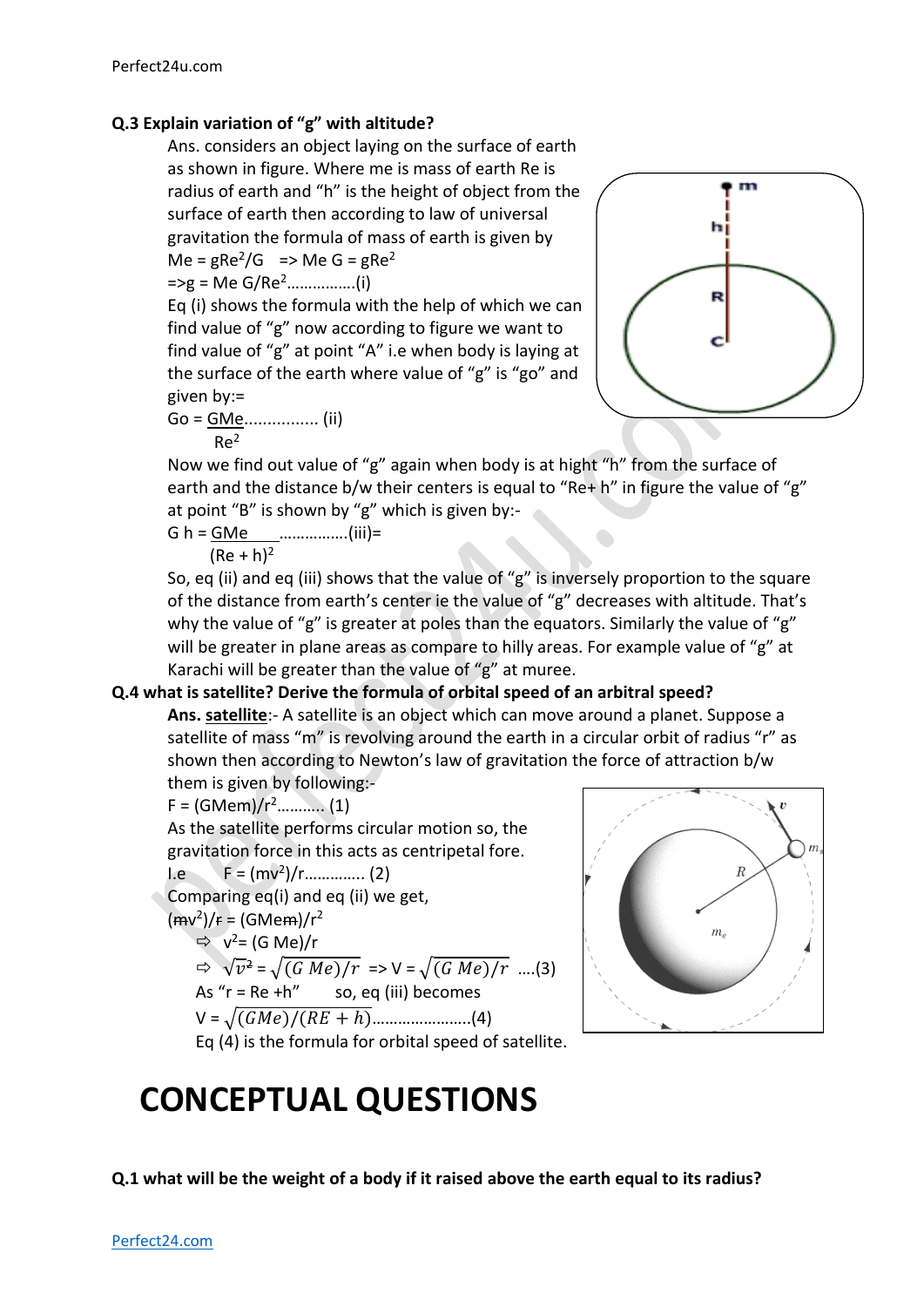Ans. we that the weight of a body at earth's surface is given by.

F =W (GMem)/Re<sup>2</sup> =>Wo = ( GMeM)/Re<sup>2</sup> ……………….(i)

When it is raised above earth equal to earth's radius then "Re" became

" $Re + Re = 2Reso.$  Eq (i) becomes

Wh =  $(GMem)/(2Re)^2$  =>wh =  $(1/4)$  (GMem/Re<sup>2</sup>)

Wh = (1/4) (wo) …………………….(ii)

So it a body is raised above earth's radius equal to its radius then its weight reduced one fourth times.

#### **Q.2 moon is attracted by earth why it does not fall on ground?**

Ans. moon is attracted by earth toward its center due to its tangential speed, but it does not fall on ground. Because the gravitational forces of earth on moon in this case is acting as centripetal force.

**Q.3 why the water does not fall out of a bucket when it is whirled in a vertical center?** Ans. when water whirled in a vertical circle in a bucket it does not fall down because of centripetal force.

#### **Q.4 why is it not easy to whirl a hammer by a longer chain?**

**Ans.** it is not easy to whirl a hammer by a longer chain because the moment of inertia is greater and the moment of inertia depends upon mass of the body and radius of the circle. That's why we can't whirl a hammer easily by using longer chain.

#### **Q.5 explains if a stone held in our hands released it falls tower earth center?**

Ans. we know that everybody is attracted by earth toward it's center because of force of gravity so that's why when a stone held in our hands is released it falls toward the earth center.

#### **Q.6 what is the value of "G" on moving?**

Ans. the value of "G" is constant every where it does not depends upon the nature and size of the masses and nor it depends upon the nature of medium b/w bodies But it is same in all universe.

#### **Q.7 if distance b/w the objects is tripled what is decrease in gravitational force?**

**Ans.** gravitational force b/w bodies in 1st case is given by

F<sup>1</sup> (G m1 m2)/r<sup>2</sup>……………..(2)

When distance is tripled then r is replaced by 3r ie

 $R_2 = (1/9)$  (Gm<sub>1</sub>m<sub>2</sub>/r<sup>2</sup>) => F<sup>2</sup> = 1/9 (F<sup>1</sup>)

Hence force decrease by 1/9

#### **Q.8 what is the difference b/w force of gravity and force of gravitation?**

Ans. the force which exerts earth on bodies to attract them toward its center is called force of gravity. While the force of attraction b/w any two bodies in this universe is known as force of gravitation.

#### **Q.9 if mass of earth is taken as doubled but remain in same size, what will happen to the value of "g" and "G"**

Ans. (1) value of G:-it is a universal constant it does not depend upon masses of bodies it will remain the same.

(2) Value of "g" we know that  $g_1 = (GMe)$  Re<sub>2</sub>.............(i) when mass is doubled then  $g_2$  = G.2Me/Re<sub>2</sub>

 $= >g_2 = 2$ . (GMe/Re<sup>2</sup>) =>  $g^2 = 2$  (g1)

Hence value of g is doubled if mass of earth is doubled.

#### **Q.10 if mass in earth field is doubled what will happen to the force exerted?**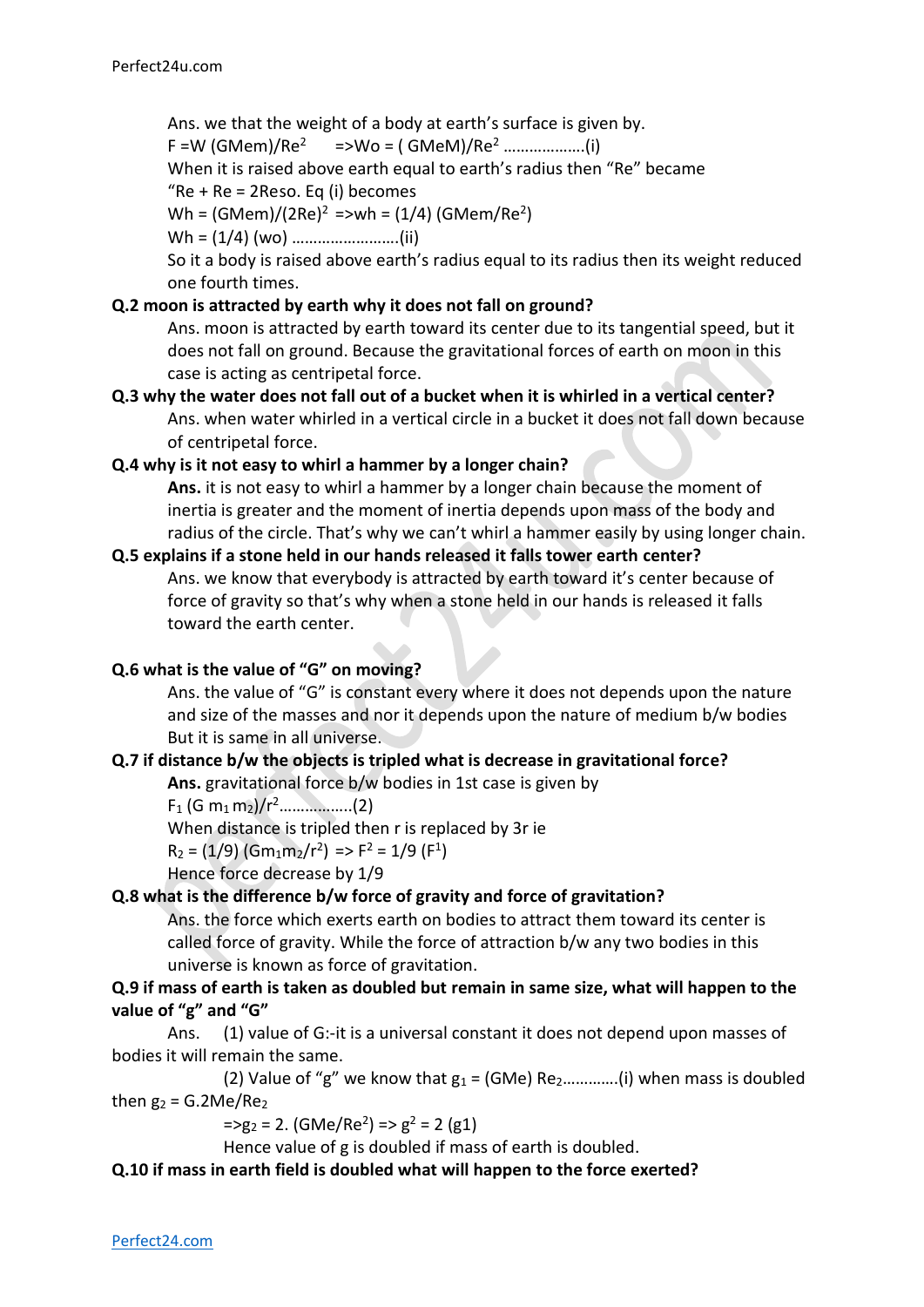Ans. when mass is single then,  $F_1 = (GMem)/r^2$ ..............(1) When mass is doubled then,  $F_2 = (GM \cdot 2m)/r^2$ 

 $\Rightarrow$  F<sub>2</sub> = 2 (GMem/r<sup>2</sup>) => F<sub>2</sub> = 2F<sub>1</sub> Hence force b/w them is doubled if mass is doubled.

#### **Q. 11 what provides the force that produces centripetal acceleration in an orbit? Ans.** The gravitational force provides the force that produces the centripetal acceleration in an orbit because gravitational force acts as centripetal force on satellite to move it in a circular path.

**Q.12 A satellite is moving around the earth on which of the following does it depend (a) Mass of satellite (b) distance of satellite? (c) mass of earth?**

**Ans.** we know that formula of speed of satellite is  $V = \sqrt{GMe/r}$  so this equation shows that speed of satellite depends upon mass of earth.

[Perfect24.com](https://www.perfect24u.com/)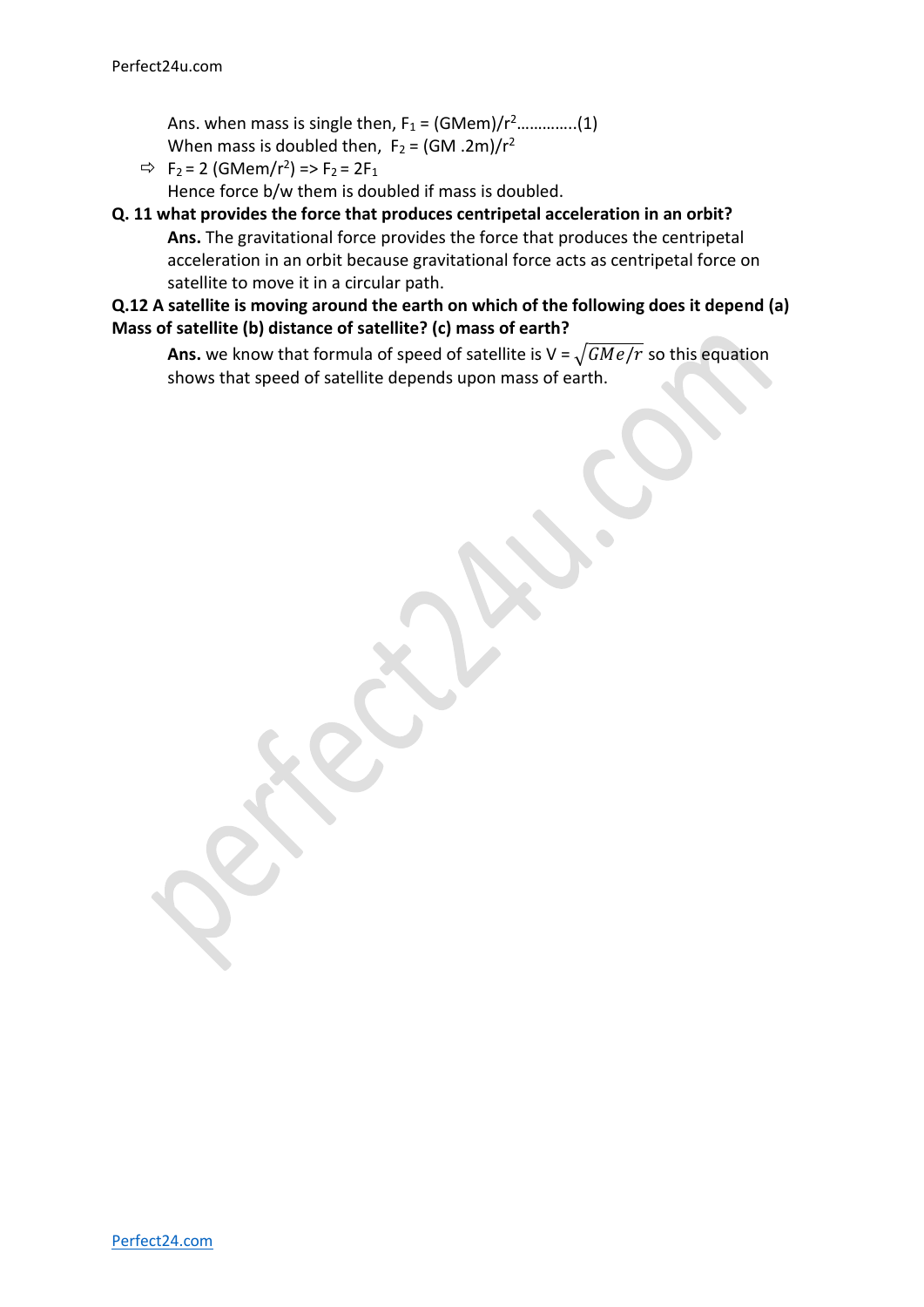

 $G = 10m/sec<sup>2</sup>$ 

- (a) Gravitational force =  $F = ?$
- (b) "W" at hight equal to "Re"  $=$ ?
	- (i) As we know that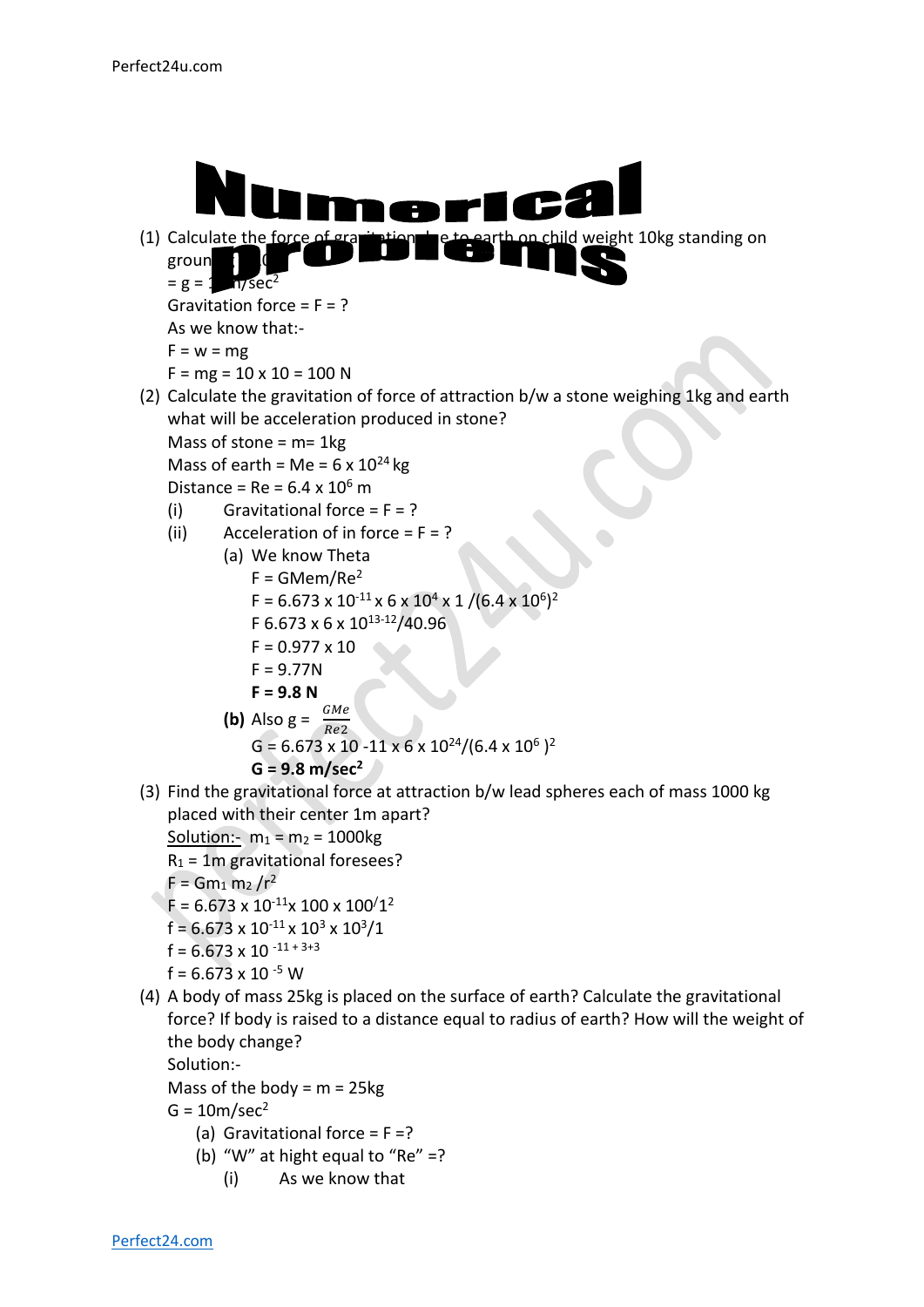$F = w = mg$  $\Rightarrow$  f = mg = 25 x 10 = 250N Weight at hight "h" is wh. Wh = mgh……………………………….(i) Where gh is given by.  $Gh = \frac{1}{(Re+h)2}$ GMe Putting this value in eq (i) Wh =  $\mathsf{m}\ [\frac{GMe}{CRe+h)2}]\dots$ ....(ii) Now As  $h = r$  /re so eq (ii) becomes Wh = m [ GMe  $\frac{Qmc}{(Re+Re)2}$ W h = m  $\left[\frac{GMe}{(Be)^2}\right]$  $\frac{Qmc}{(Re)2}$ Wh =  $\left[\begin{array}{cc} \frac{GMem}{\sqrt{2}} & \frac{GMem}{\sqrt{2}} \end{array}\right]$  $\frac{1}{4Re2}$ ] W h =  $6.673 \times 6 \times 10^{-11} \times 6 \times 10^{24} \times 25$  $4 \times (6.4 \times 10 \times 10^6)^2$ Wh =  $6.673 \times 6 \times 25 \times 10^{24-11}$ 

Wh = 
$$
\frac{6.673 \times 6 \times 25 \times 10^{24-11}}{4 \times 6.4 \times 6.4 \times 10^{12}}
$$
  
Wh = 
$$
\frac{100095 \times 10^{13-12}}{163.84}
$$
  
Wh = 
$$
6.1 \times 10
$$
  
Wh = 
$$
61N
$$

**(5) Two spherical objects masses of 10kg and 100g are 90cm apart. Find gravitational force b/w them?**

**Ans. Solution:-**  $M_1 = 10kg$  m<sub>2</sub> = 100kg  $R = 90$  cm = 0.9 Gravitationnel force =  $F = ?$  $F = G m_1 m_2$  $R^2$  $F = G m_1 m_2$  $r^2$  $f = 6.673 \times 10^{-11} \times 10 \times 100$  N  $(0.9)^2$  $F = 6.673 \times 10^{-11} \times 10^3$  N 0.81Type equation here.  $F = 6.673 \times 10^{-11+3}$ 0.81  $F = 8.238 \times 10^{-8} N$ **F = 8.24N**

**(6) Mass of earth is 6 x 10<sup>24</sup> kg using law of universal gravitation find ladius of earth?**